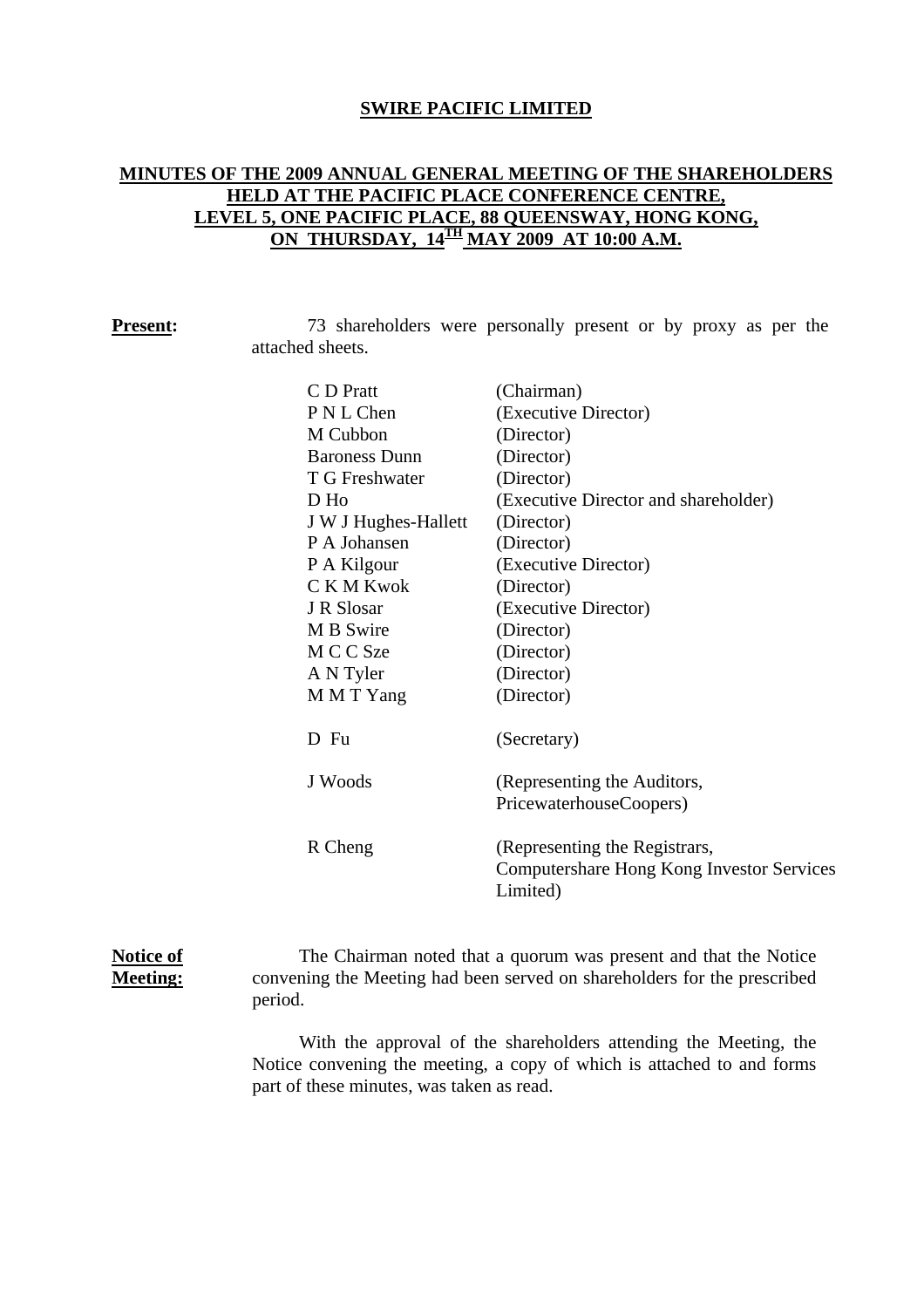**Poll**: The Chairman demanded that all the resolutions proposed at the Meeting be voted on by poll in accordance with Article 72(a) of the Company's Articles of Association and directed that the poll be conducted after all the resolutions had been proposed and considered. He advised that the poll results would be notified to the Stock Exchange and published on the websites of the Stock Exchange and the Company.

**Auditors' Report**: J Woods, representing the Auditors, PricewaterhouseCoopers summarised the Independent Auditor's Report contained in the 2008 Annual Report.

**Final Dividends:** The Chairman noted that the Report of the Directors and the Accounts for the year ended  $31<sup>st</sup>$  December 2008, together with the Notice of Meeting containing the detailed resolutions to be considered at the Meeting, had been in the hands of the shareholders for the statutory period of time.

The Chairman proposed THAT:

Resolution 1

 "The recommended final dividends of HK¢148.0 per 'A' share and HK¢29.6 per 'B' share be and are hereby declared payable."

This resolution was voted on by poll after all the resolutions had been proposed and considered, with the following result:

For: 3,042,773,044 votes (100.0000%) Against: 7 votes (0.0000%)

As more than 50% of the votes were cast in favour of this resolution, the resolution was carried.

**Election of Directors:**

The Chairman advised that he, P N L Chen, D Ho, J W J Hughes-Hallett, K G Kerr, C K M Kwok and M M T Yang retired in accordance with Article 93. Except for K G Kerr who would not seek re-relection, the retiring directors, being eligible, offered themselves for re-election.

Mr A West representing John Swire & Sons (H.K.) Limited proposed THAT:

Resolution 2 (a)

"C D Pratt be re-elected as a Director."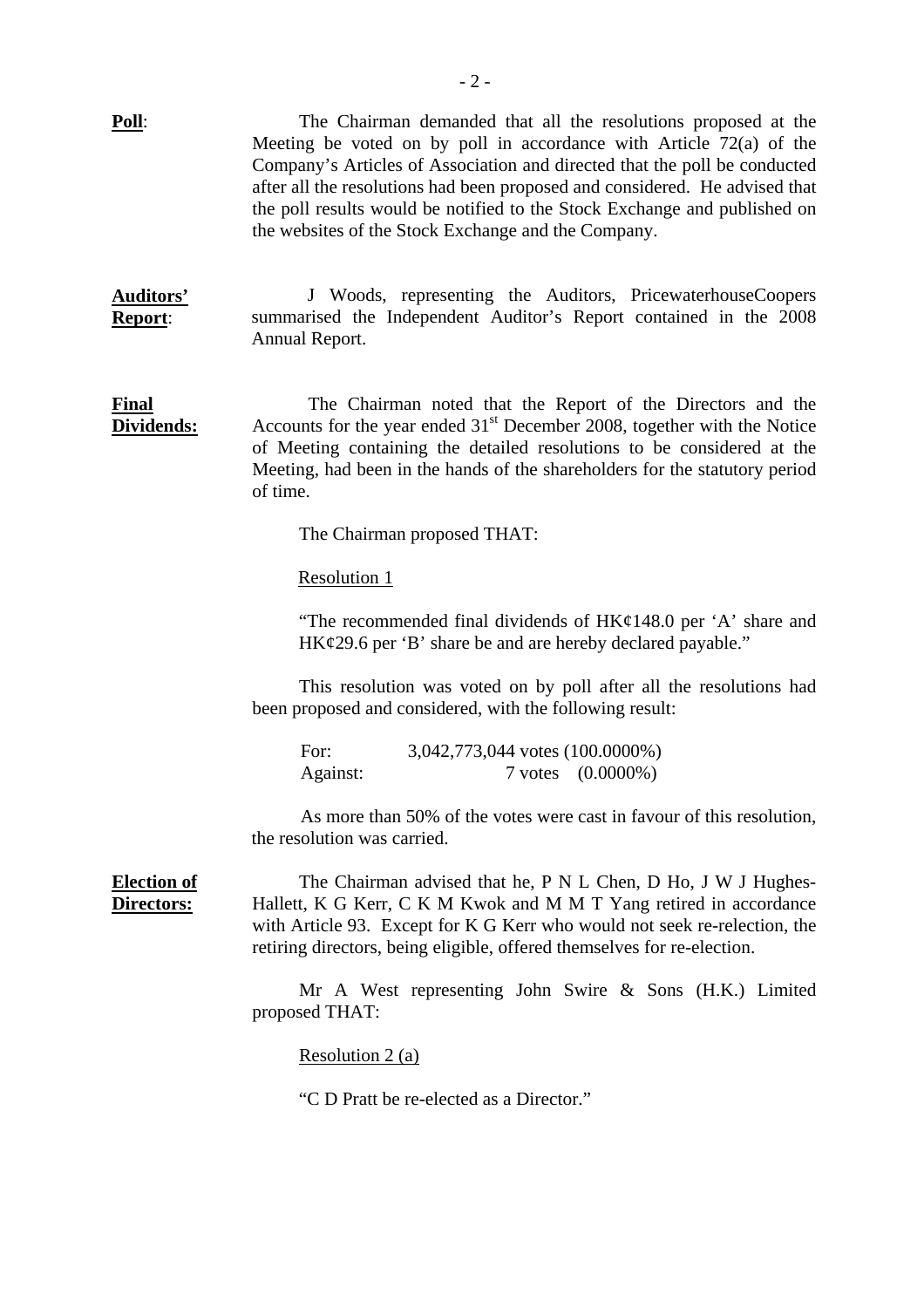This resolution was voted on by poll after all the resolutions had been proposed and considered, with the following result:

For: 3,034,458,665 votes (99.7337%) Against: 8,101,886 votes (0.2663%)

As more than 50% of the votes were cast in favour of this resolution, the resolution was carried.

The Chairman proposed THAT:

Resolution 2 (b)

"P N L Chen be re-elected as a Director."

This resolution was voted on by poll after all the resolutions had been proposed and considered, with the following result:

| For:     | 3,034,459,165 votes (99.7337%) |  |
|----------|--------------------------------|--|
| Against: | $8,101,386$ votes $(0.2663%)$  |  |

As more than 50% of the votes were cast in favour of this resolution, the resolution was carried.

The Chairman proposed THAT:

Resolution 2 (c)

"D Ho be re-elected as a Director."

This resolution was voted on by poll after all the resolutions had been proposed and considered, with the following result:

For: 3,035,406,665 votes (99.7649%) Against: 7,153,886 votes (0.2351%)

As more than 50% of the votes were cast in favour of this resolution, the resolution was carried.

The Chairman proposed THAT:

Resolution 2 (d)

"J W J Hughes-Hallett be re-elected as a Director."

This resolution was voted on by poll after all the resolutions had been proposed and considered, with the following result:

For: 3,034,467,165 votes (99.7340%) Against: 8,093,386 votes (0.2660%)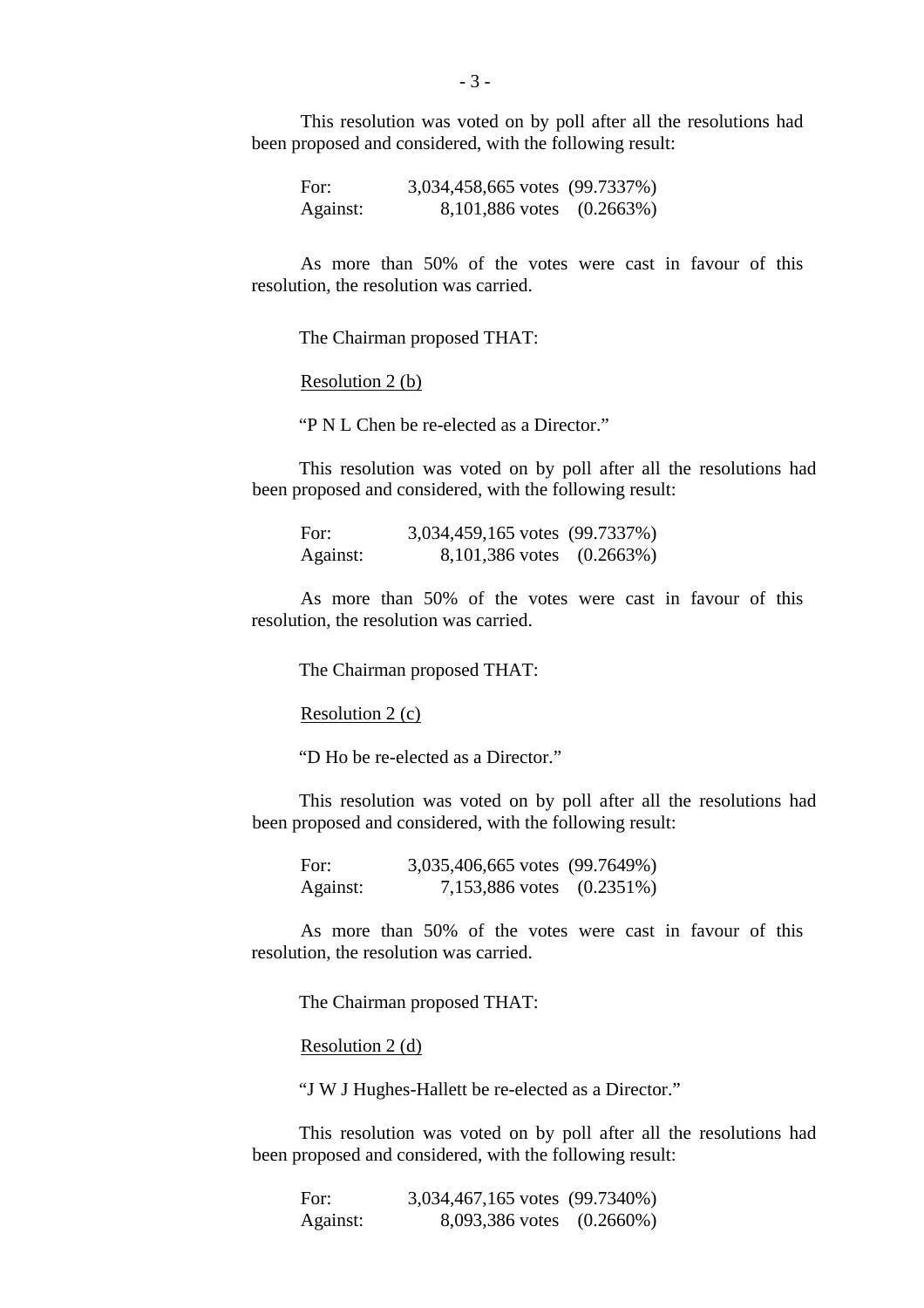- 4 -

As more than 50% of the votes were cast in favour of this resolution, the resolution was carried.

The Chairman proposed THAT:

Resolution 2 (e)

"C K M Kwok be re-elected as a Director."

This resolution was voted on by poll after all the resolutions had been proposed and considered, with the following result:

| For:     | 3,041,210,660 votes (99.9495%) |  |
|----------|--------------------------------|--|
| Against: | $1,536,391$ votes $(0.0505\%)$ |  |

As more than 50% of the votes were cast in favour of this resolution, the resolution was carried.

The Chairman proposed THAT:

Resolution 2 (f)

"M M T Yang be re-elected as a Director."

This resolution was voted on by poll after all the resolutions had been proposed and considered, with the following result:

For: 3,026,702,048 votes (99.4788%) Against: 15,858,503 votes (0.5212%)

As more than 50% of the votes were cast in favour of this resolution, the resolution was carried.

P A Kilgour and M B Swire who had been appointed as Directors under Article 91 since the last Annual General Meeting also retired and offered themselves for election.

The Chairman proposed THAT:

Resolution  $2(g)$ 

"P A Kilgour be elected as a Director."

This resolution was voted on by poll after all the resolutions had been proposed and considered, with the following result:

For: 3,024,559,165 votes (99.4083%) Against: 18,001,386 votes (0.5917%)

As more than 50% of the votes were cast in favour of this resolution, the resolution was carried.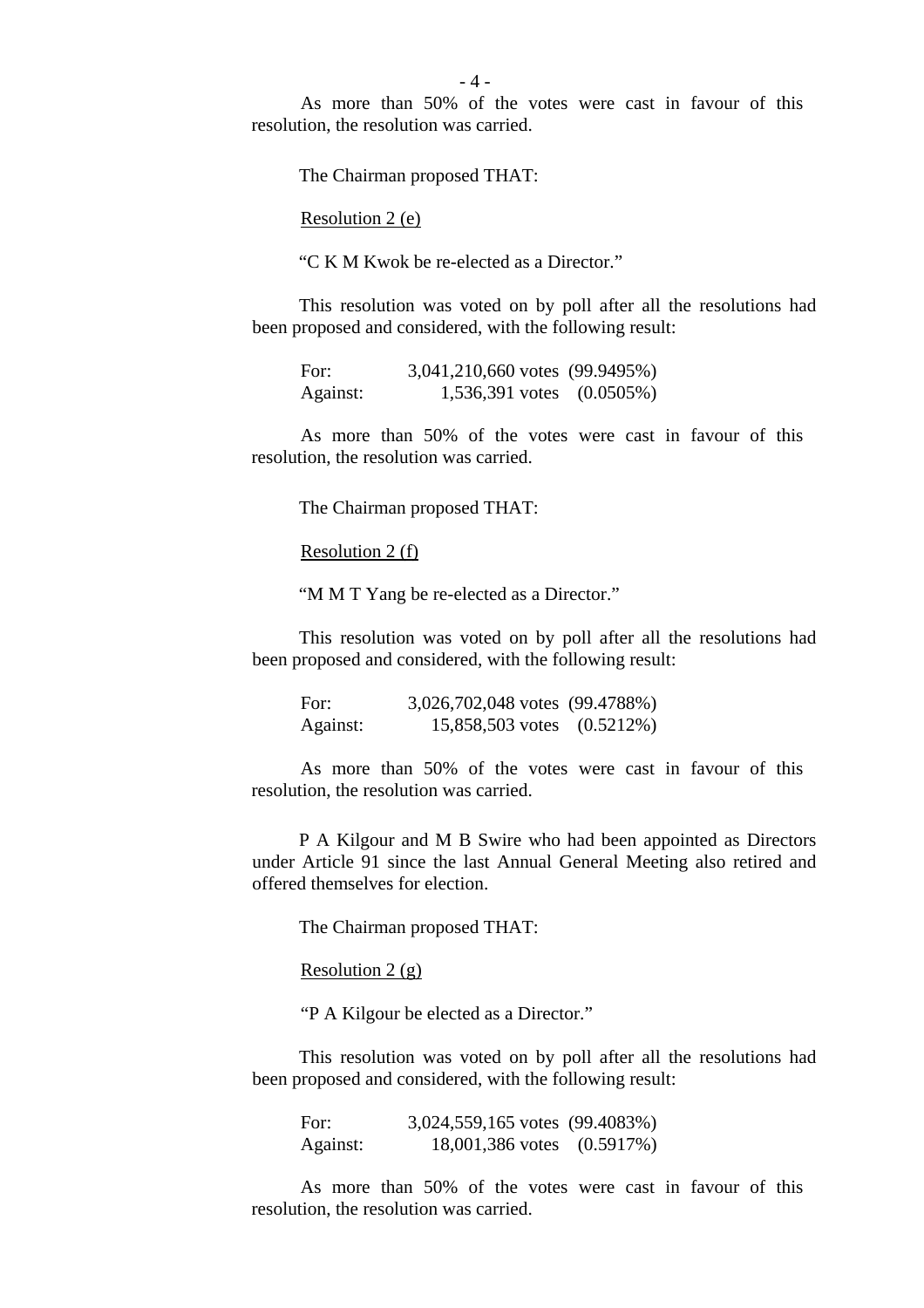- 5 -

The Chairman proposed THAT:

Resolution 2 (h)

"M B Swire be elected as a Director."

This resolution was voted on by poll after all the resolutions had been proposed and considered, with the following result:

For: 3,034,467,165 votes (99.7340%) Against: 8,093,386 votes (0.2660%)

As more than 50% of the votes were cast in favour of this resolution, the resolution was carried.

**Re-Appointment and**  The Chairman advised that the accounts had been audited by PricewaterhouseCoopers who retired and, being eligible, offered themselves for re-appointment.

He proposed THAT:

#### Resolution 3

 "PricewaterhouseCoopers be re-appointed Auditors to hold office until the conclusion of the next Annual General Meeting and that the Directors be authorised to fix their remuneration."

This resolution was voted on by poll after all the resolutions had been proposed and considered, with the following result:

| For:     | 3,040,421,795 votes (99.9227%) |  |
|----------|--------------------------------|--|
| Against: | 2,351,256 votes (0.0773%)      |  |

As more than 50% of the votes were cast in favour of this resolution, the resolution was carried.

**Repurchase Mandate:** The Chairman said that the next item was special business to consider and, if thought fit, to pass an ordinary resolution granting a general mandate to the Directors to repurchase up to 10 per cent of the issued shares of the Company on the Stock Exchange. The explanatory statement required by the Listing Rules to be sent to shareholders in this connection was set out in the Appendix to his letter to shareholders dated  $9<sup>th</sup>$  April 2009.

**Remuneration of Auditors**:

**Share**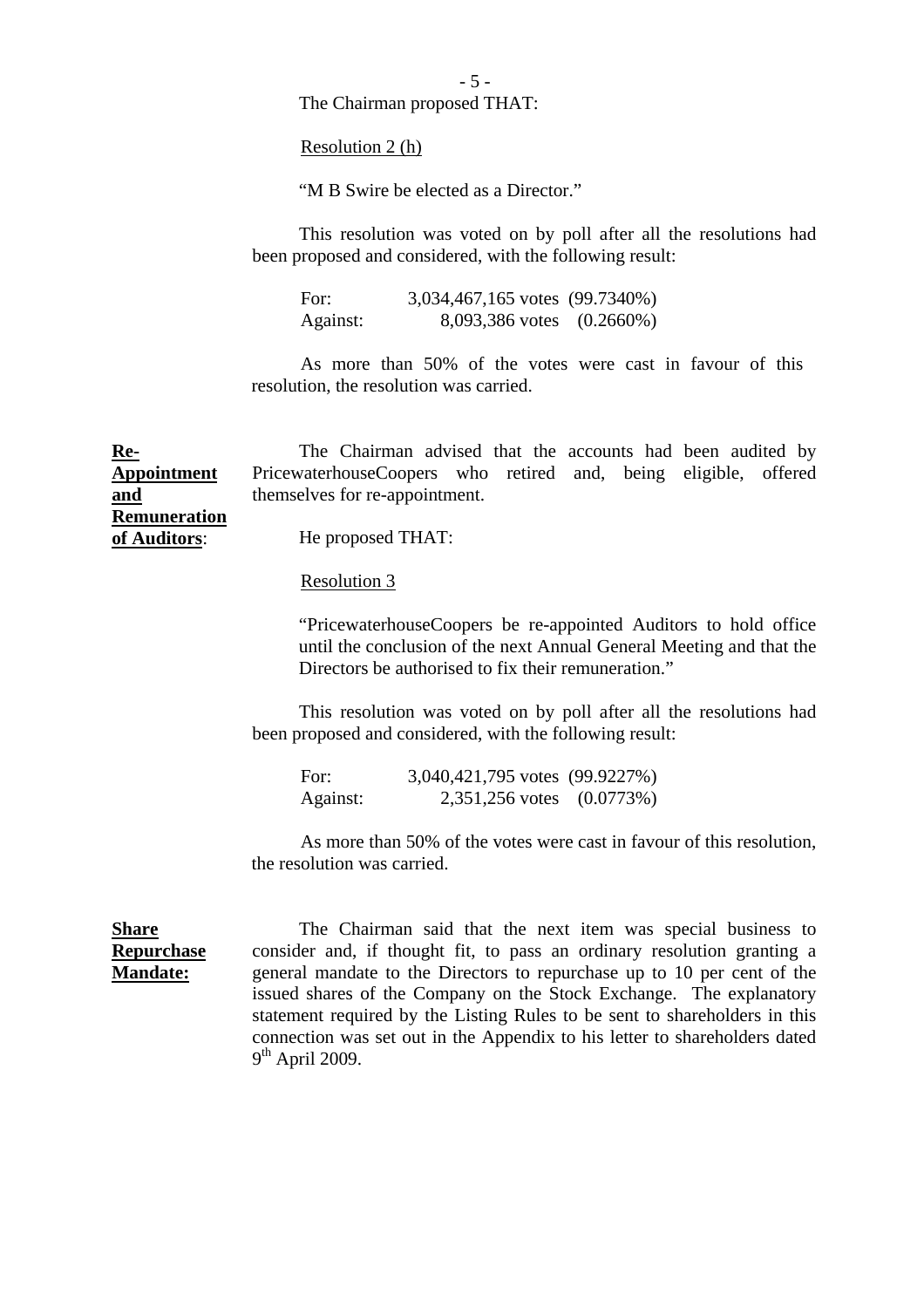He advised that since the last Annual General Meeting the Company had repurchased 9,986,000 'A' shares and 7,266,271 'B' shares, representing 1.09% of the 'A' shares and 0.24% of the 'B' shares in issue at the time of the last Annual General Meeting and that, after subtracting the repurchased shares, the numbers of shares in issue as at the date of the Meeting were 905,578,500 'A' shares and 2,995,220,000 'B' shares. He further advised that the Directors would consider the repurchase of further shares if they felt it to be in the interest of the Company.

The Chairman proposed the following ordinary resolution:

### Resolution 4

THAT

- "(a) Subject to paragraph (b), the exercise by the Directors during the Relevant Period of all the powers of the Company to make on-market share repurchases (within the meaning of the Code on Share Repurchases) be approved;
- (b) the aggregate nominal amount of any class of the Company's shares which may be repurchased pursuant to the approval in paragraph (a) above shall not exceed 10 per cent of the aggregate nominal amount of the shares of that class in issue at the date of passing this Resolution; and
- (c) for the purpose of this Resolution:

 "Relevant Period" means the period from the passing of this Resolution until the earliest of:

- (i) the conclusion of the next annual general meeting of the Company;
- (ii) the expiration of the period within which the next annual general meeting of the Company is required by law to be held; and
- (iii) the revocation or variation of the authority given under this Resolution by ordinary resolution of the shareholders in general meeting;

and references to "shares" include securities which carry a right to subscribe for or purchase shares."

This resolution was voted on by poll after all the resolutions had been proposed and considered, with the following result:

For: 3,041,361,295 votes (99.9967%) Against: 100,007 votes (0.0033%)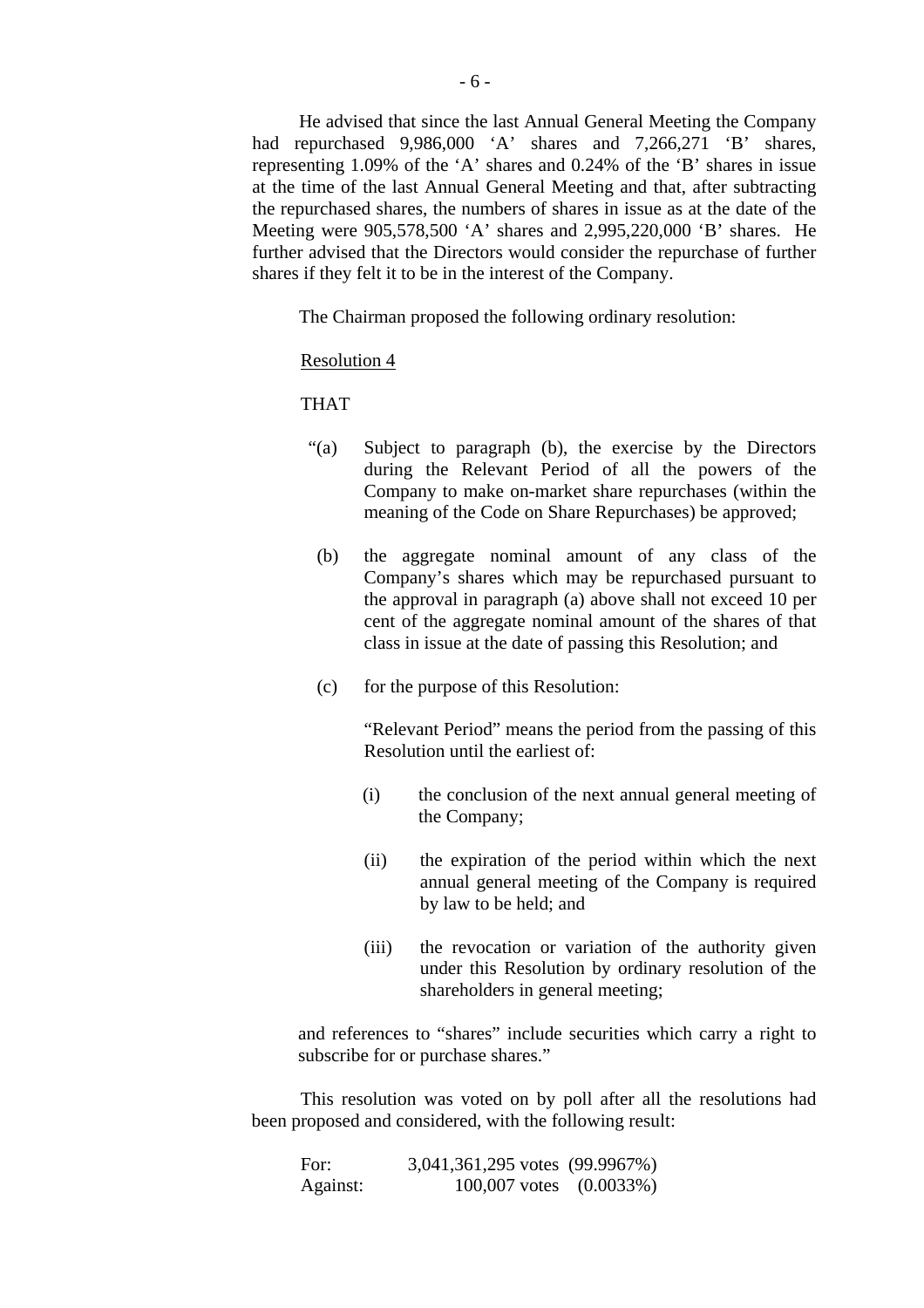As more than 50% of the votes were cast in favour of this resolution, the resolution was carried.

**General Mandate to issue and dispose of additional shares:**

The Chairman advised that the second item of special business was to consider and, if thought fit, to pass an ordinary resolution giving the Directors a new general mandate to issue additional shares in the Company up to a maximum of 20 per cent of the existing issued share capital of the Company, provided that the aggregate nominal amount of shares allotted wholly for cash would not exceed 5% of the aggregate nominal amount of the shares then in issue.

He advised that the Company had not issued any additional shares under the general mandate since the last Annual General Meeting.

The Chairman proposed the following ordinary resolution:

Resolution 5

THAT

- "(a) Subject to paragraph (b), the exercise by the Directors during the Relevant Period of all the powers of the Company to allot, issue and deal with additional shares and to make or grant offers, agreements and options which will or might require the exercise of such powers during or after the end of the Relevant Period be approved;
- (b) the aggregate nominal amount of shares of any class allotted or agreed conditionally or unconditionally to be allotted (whether pursuant to an option or otherwise) by the Directors pursuant to the approval in paragraph (a), otherwise than pursuant to (i) a Rights Issue or (ii) any scrip dividend or similar arrangement providing for the allotment of shares in lieu of the whole or part of a dividend on shares, shall not exceed the aggregate of 20 per cent of the aggregate nominal amount of the shares of that class in issue at the date of passing this Resolution provided that the aggregate nominal amount of the shares of any class so allotted (or so agreed conditionally or unconditionally to be allotted) pursuant to this Resolution wholly for cash shall not exceed 5 per cent of the aggregate nominal amount of the shares of that class in issue at the date of passing this Resolution; and
- (c) for the purpose of this Resolution:

"Relevant Period" means the period from the passing of this Resolution until the earliest of:

(i) the conclusion of the next annual general meeting of the Company; and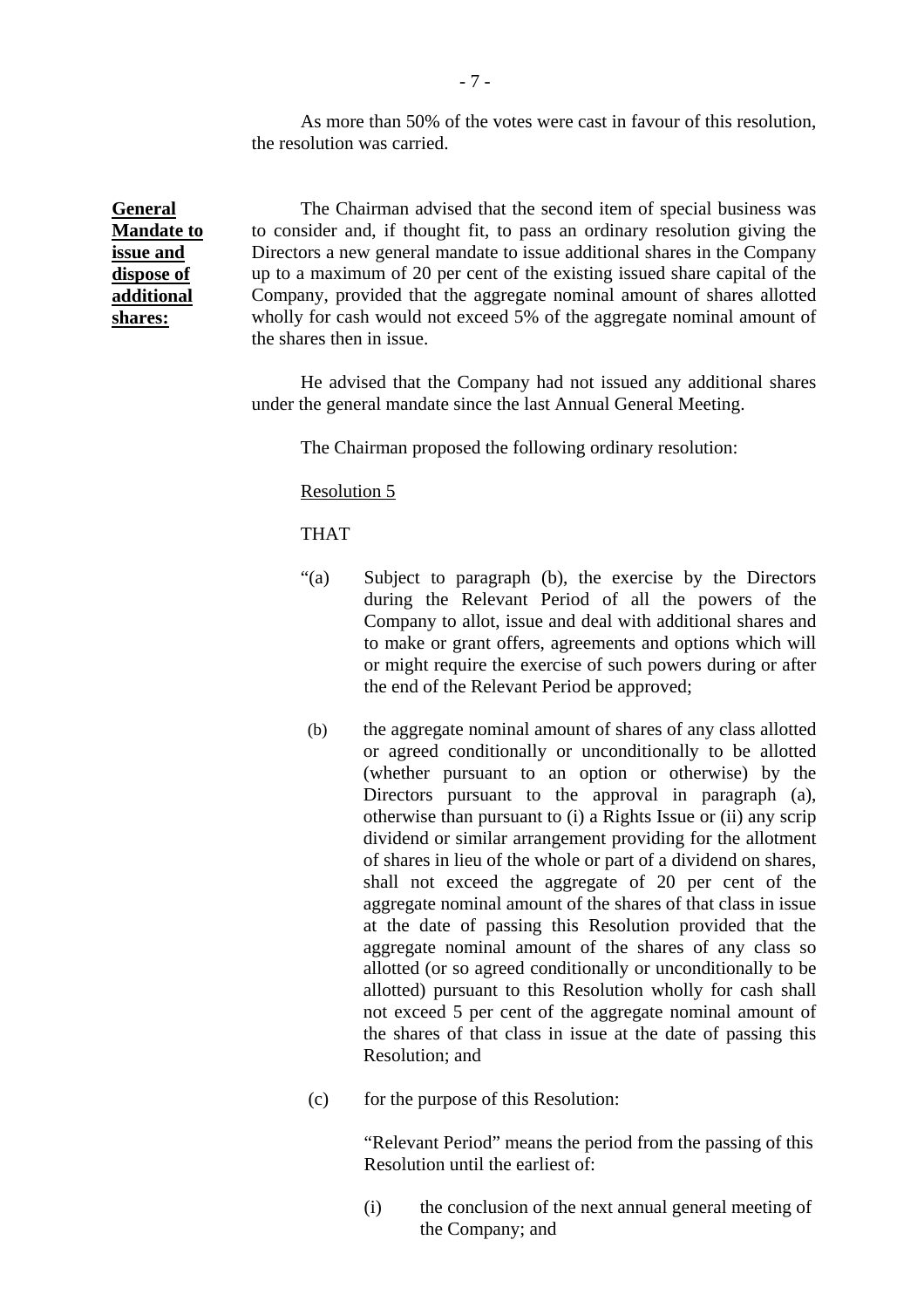- (ii) the expiration of the period within which the next annual general meeting of the Company is required by law to be held; and
- (iii) the revocation or variation of the authority given under this Resolution by ordinary resolution of the shareholders in general meeting; and

"Rights Issue" means an offer of shares to holders of shares or any class thereof on the register on a fixed record date in proportion to their then holdings of such shares or class thereof (subject to such exclusion or other arrangements as the Directors may deem necessary or expedient in relation to fractional entitlements or having regard to any restrictions or obligations under the laws of, or the requirements of any recognised regulatory body or any stock exchange in, any territory outside Hong Kong)."

This resolution was voted on by poll after all the resolutions had been proposed and considered, with the following result:

For: 2,717,520,105 votes (89.3839%) Against: 322,758,534 votes (10.6161%)

As more than 50% of the votes were cast in favour of this resolution, the resolution was carried.

**Conclusion of Meeting and Poll Results :** After all the resolutions of the meeting had been proposed and considered, the Chairman directed that a poll on each of the resolutions be taken.

> Computershare Hong Kong Investor Services Limited, the Company's share registrars, was appointed to act as scrutineers for the polls.

> The Chairman advised that the poll results would be notified to the Stock Exchange and published on the websites of the Stock Exchange and the Company. A copy of the poll results is attached to and forms part of these minutes.

> The Chairman concluded the meeting by thanking the shareholders for their attendance.

There being no other business, the Meeting was closed at 10:30 a.m.

#### **Chairman**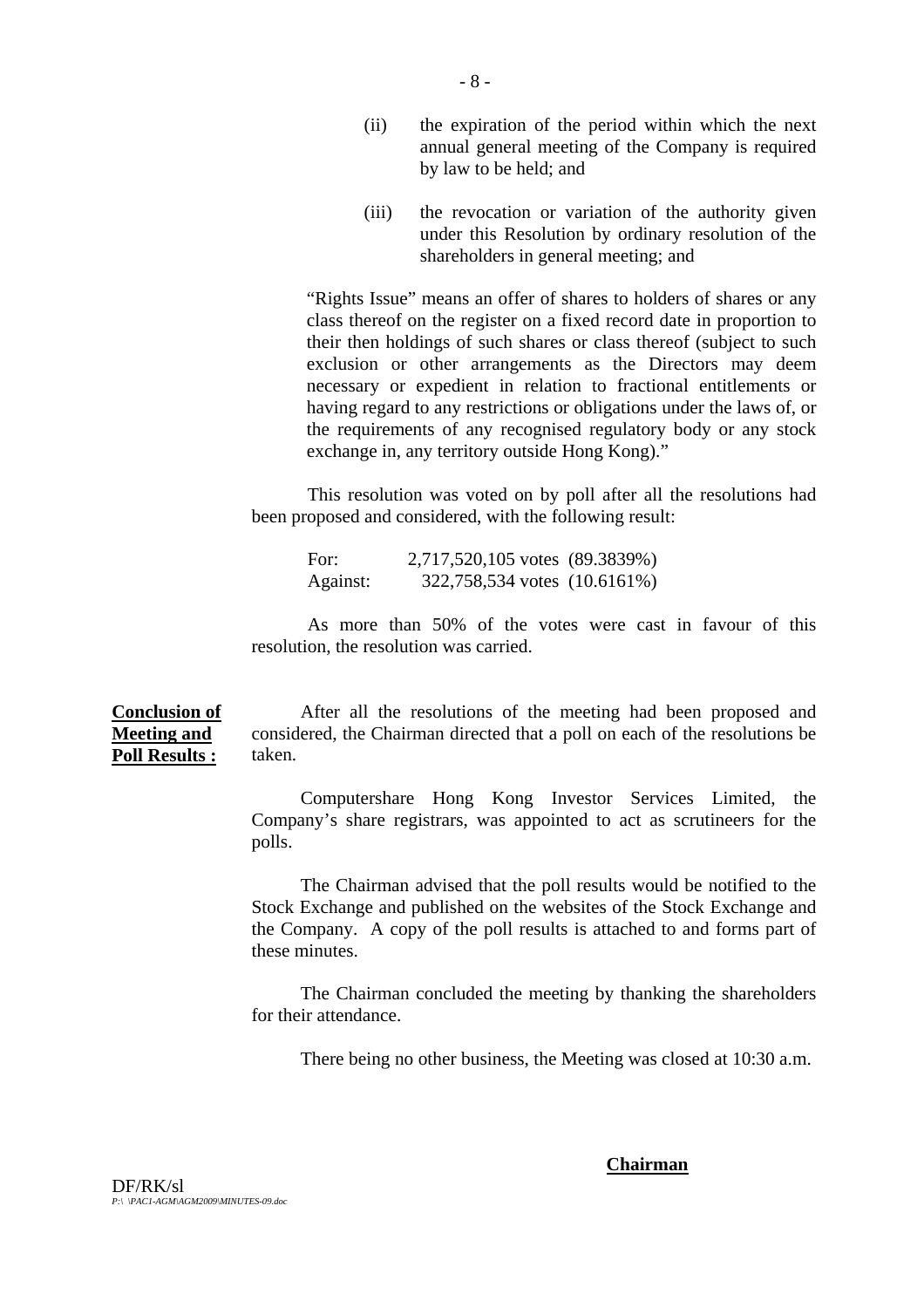## **SWIRE PACIFIC LIMITED 2009 ANNUAL GENERAL MEETING HELD ON 14TH MAY 2009 AT 10:00 A.M. ATTENDANCE RECORD**

- 1-38.AU Ming Chiu, AU Ming Yiu, AVERY Robert James, BARNES Jan Walter, CAMPBELL Hew, CASH Jacqueline Anne, CHAN Chancing, CHAN Pak Kee, CHAN Kwong Cheong, CHEN Susana, CHENG Yim Hing, CHIMBORAZO LIMITED, FANE Gillian, FANE Julian, HO Ching, JARVIS John Stevens, JEPSON Michael Harrop & JEPSON Jean Florence, JOHN SWIRE & SONS (H.K.) LIMITED, KWAN Sim Hing, LAU Kee Che, LAU Pui Kay, LEE Hen Fong, LEE Shu Ting, LEGUEN DE LACROIX EUGENE Thomas Parkyns, LI Hin Tai, LIU Joyce, MATHEWS Kenneth Patrick Arthur, ORANGE Joyce Anne, POPE Geoffrey Christopher, PICKERING Richard Edward Ingram, SEAMAN Joyce, SELBY Philip Jeremy, TSUI Chong Chow, WOODCOCK Monica Rose, WICKER Ilona, WILTSHIRE Ruth Margaret, YOUNG Thomas Wharton Kenworthy, YU Yuet Ying, represented by PRATT Christopher Dale
- 39. CHAN Joy Yin represented by CHAN Man Cheung
- 40. CHAN Wai Shek
- 41. CHAN Yuen Jor
- 42. CHEUNG Hang
- 43. CHEUNG Piu
- 44. CHEUNG Wing Ming
- 45. CHOI Yuk Chun
- 46. CHOW Yim Man represented by CHOW Yim Ngan Ada
- 47. CHU Kee Cheong
- 48. FUNG Kai Kwong
- 49. GERALD Jones Keith represented by KAM Chuen Ng
- 50. HO Cho Ying Davy
- 51. HKSCC Nominees Limited (represented by HUNG Kee Lun, Matthew, Ip Chun Kit, LI Mui Chiu, LIU Yung Sang, SO Siu Luen, SO Sujitra, TIAN Ye)
- 52. KONG Po Har
- 53. KWAN Yue Yui
- 54. LEE Shuk Ying